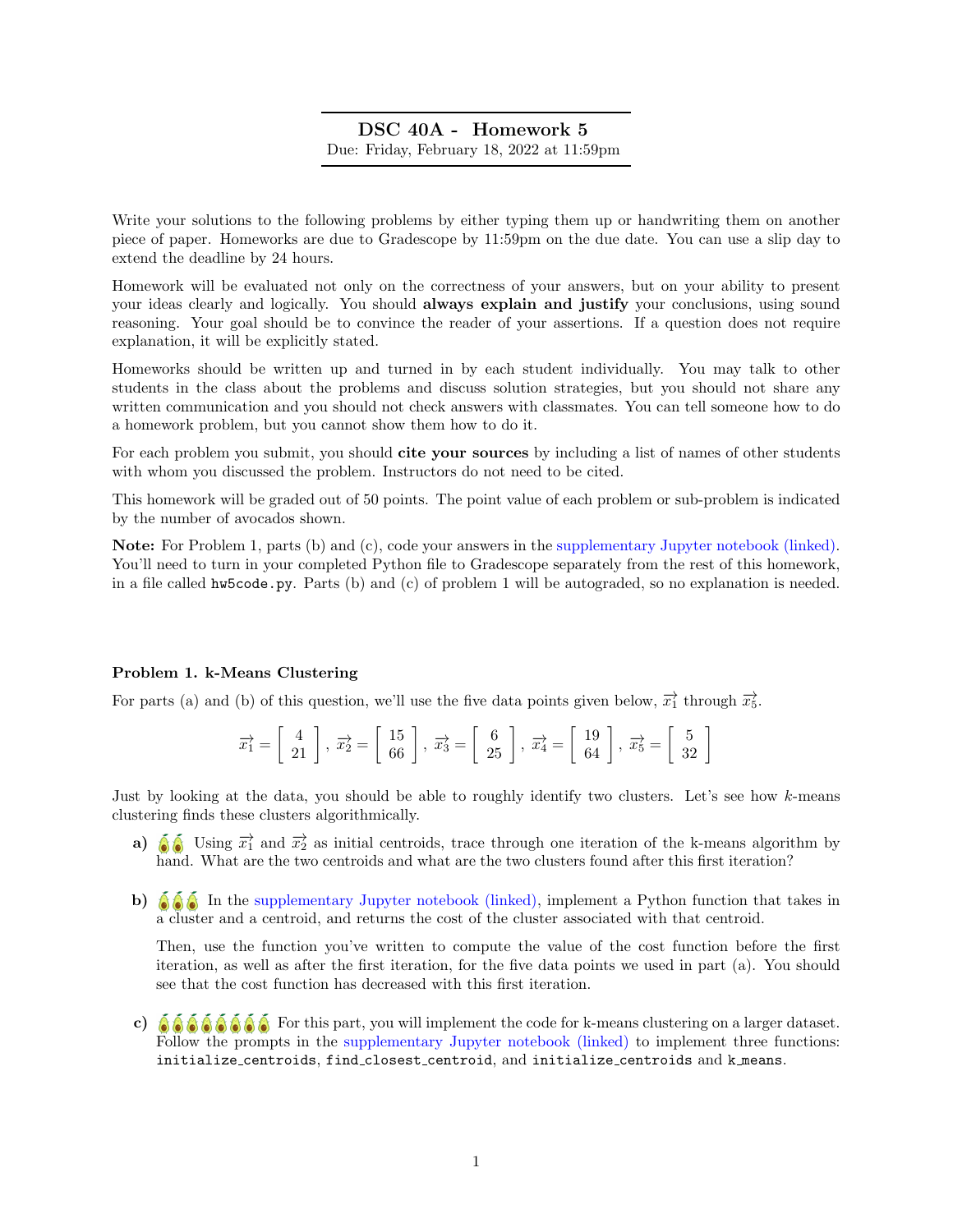#### Problem 2. An Open Book

Suppose you have a book with 80 pages, numbered  $1, 2, \ldots, 80$ , and you open the book to a random page.

- a)  $\delta$  If you only look at the first (leftmost) digit of the page number and see that it's a 2, what is the probability you've opened to page 27?
- b)  $\delta$  If you glance at the page number and see that it contains a 2 somewhere, what is the probability you've opened to page 27?
- c)  $\bullet$  If you glance at the page number and see that it contains exactly one 2, what is the probability you've opened to page 27?

#### Problem 3. Probability Rules for Three Events

a)  $\bullet$   $\bullet$  The multiplication rule for two events says

$$
P(A \cap B) = P(A) \cdot P(B|A)
$$

Use the multiplication rule for two events to prove the multiplication rule for three events:

$$
P(A \cap B \cap C) = P(A) \cdot P(B|A) \cdot P(C|(A \cap B))
$$

**Hint:** You can think of  $A \cap B \cap C$  as  $(A \cap B) \cap C$ .

b)  $\bigcirc$  Suppose E, F, and G are events. Explain in words why

$$
(E \cup F) \cap G = (E \cap G) \cup (F \cap G).
$$

Intuitively, the relationship between ∩ and ∪ is similar to the relationship between multiplication and addition; if e, f, g are numbers, then  $(e + f) \cdot g = e \cdot g + f \cdot g$  as well.

c)  $\left( \begin{array}{c} \bullet \\ \bullet \end{array} \right)$  The general addition rule for any two events says:

$$
P(A \cup B) = P(A) + P(B) - P(A \cap B)
$$

Use the general addition rule for two events to prove the general addition rule for three events:

$$
P(A \cup B \cup C) = P(A) + P(B) + P(C) - P(A \cap B) - P(A \cap C) - P(B \cap C) + P(A \cap B \cap C)
$$

Hint: You will need to use the result of part (b).

- d) A survey was administered to 1000 participants to ask about their use of three social media platforms: Facebook, Instagram, and TikTok. The survey revealed the following information:
	- Everybody surveyed uses at least one of the three platforms.
	- 500 people use Facebook.
	- Of the 500 people who use Facebook, 200 also use TikTok.
	- Of the 500 people who use Facebook, 300 also use Instagram.
	- 400 people use TikTok.
	- Of the 400 people who use TikTok, 200 also use Instagram.
	- 100 people use all three platforms.

Suppose we randomly select one survey participant. What is the probability that they use Instagram? Hint: Use the result in part (c).